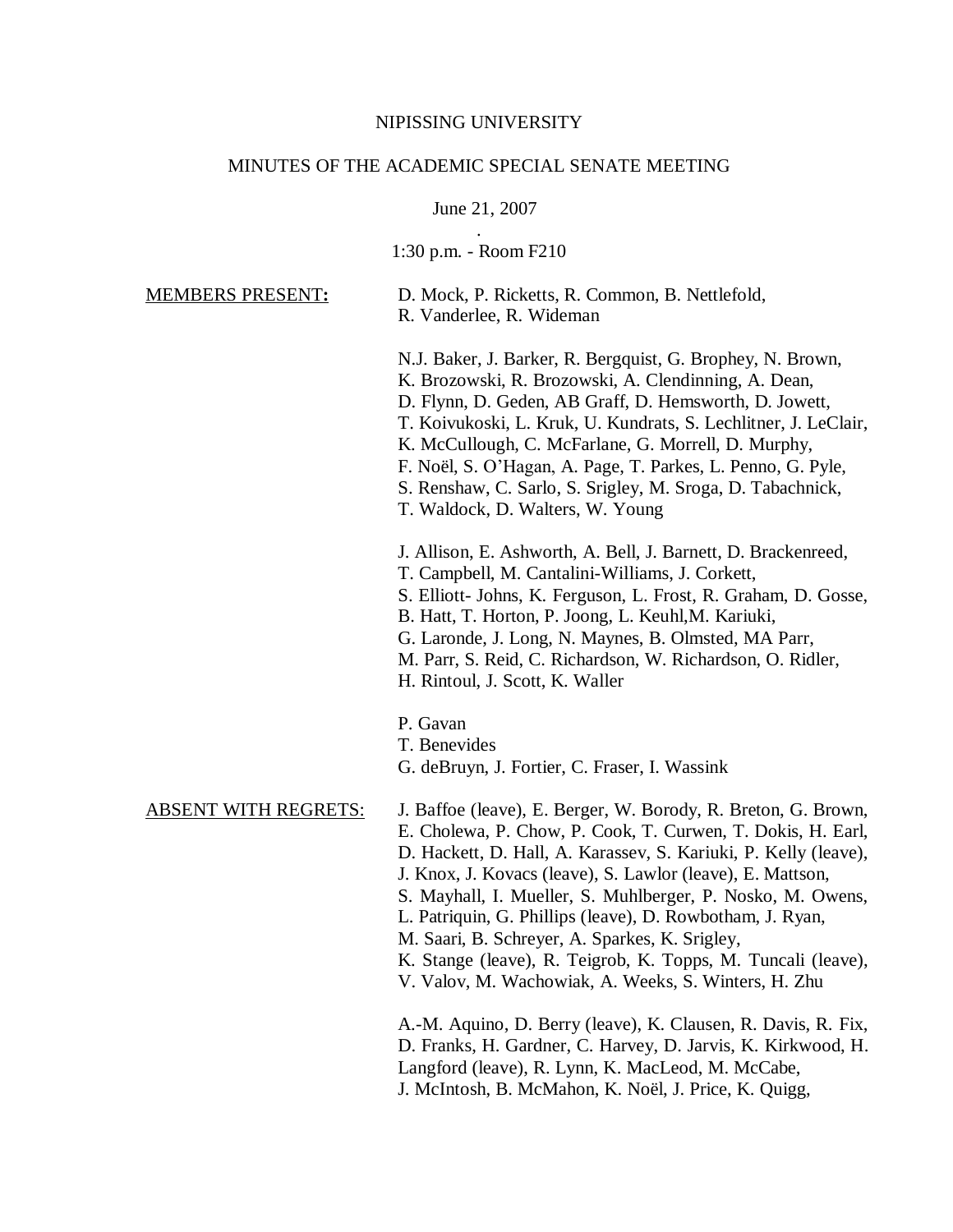C. Ricci, T. Ryan, G. Sharpe, C. Shields (leave), I Sinfield, M. Szakacs, S. Van Nuland (leave), L. Vokes-Leduc, N. Zur Nedden

M. Couchie D. Pletzer

### ANNOUNCEMENTS

The President thanked all faculty who participated in the  $7<sup>th</sup>$  Convocation, the biggest Convocation to date, with 190 faculty members attending. He also thanked all the staff who assisted.

### REPORTS OF STANDING COMMITTEES

### Academic Planning Committee

- MOTION 1: Moved by P. Ricketts, seconded by I. Wassink that the Report of the Academic Planning Committee dated June 4, 2007 be received. CARRIED
- MOTION 2: Moved by P. Ricketts, seconded by B. Bergquist, that Senate approve and recommend to the Board of Governors the creation of a four-Faculty structure at Nipissing University, to be achieved in the following steps:
	- 1) establish a Faculty of Applied and Professional Studies (initially comprising four Schools of Business and Economics, Nursing, Criminal Justice, and Social Development Family Studies) to be operational by July 1, 2008 at the latest;
	- 2) establish a Faculty of Arts and Social Sciences and a Faculty of Science (initially comprising five departments of Biology/Chemistry, Mathematics and Computer Science; Geography and Geology; Psychology; and Environmental Sciences) to be operational by July 1, 2012 at the latest.
- MOTION 3: Moved by G. Laronde, seconded by D. Tabachnick, that the vote for Motion 2 be a secret ballot. CARRIED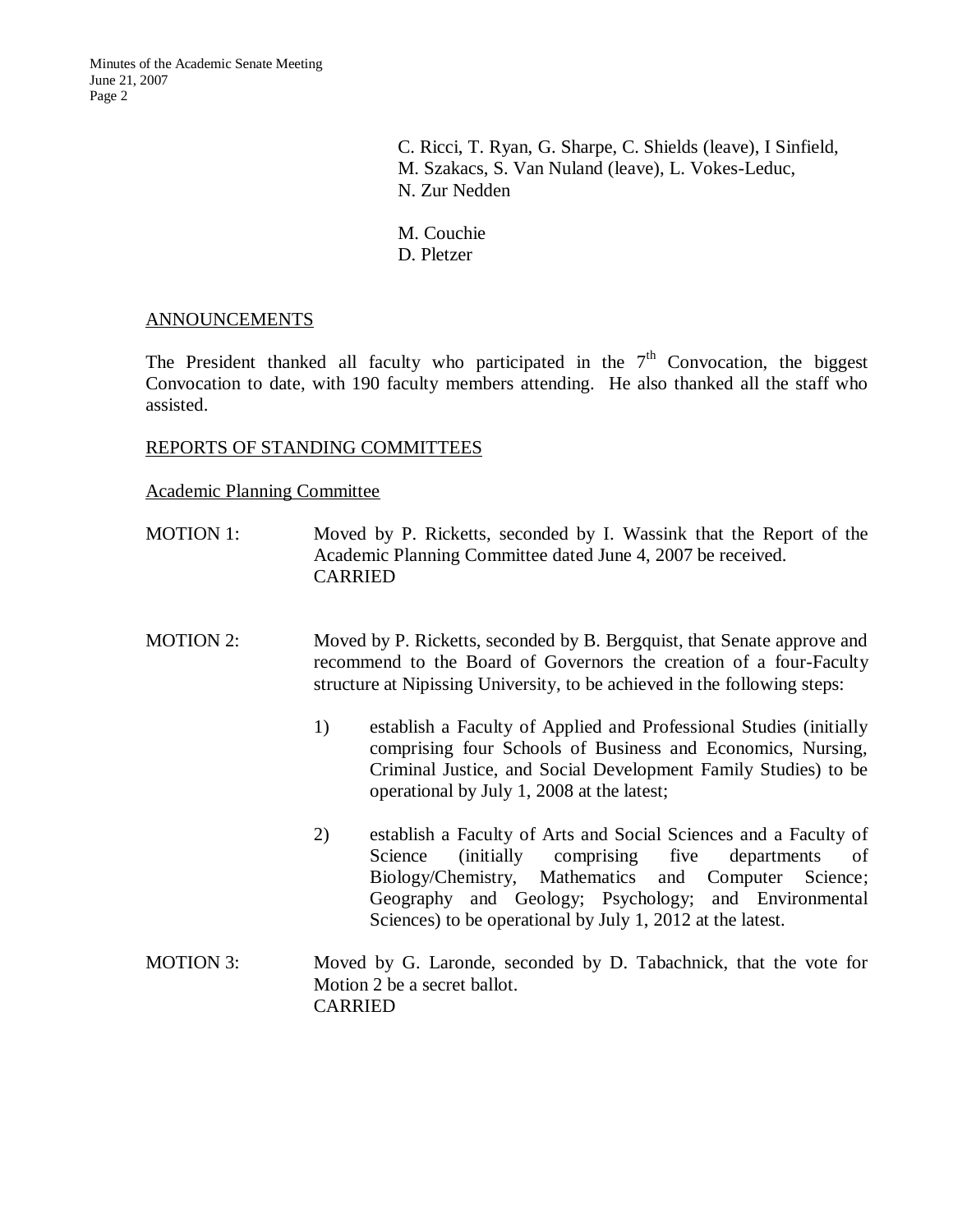### **Questions from Senators**

At the request of individual Senators the following questions were minuted.

Senator Tabachnick: If the creation of a professional faculty is related to the Strategic Plan and the Academic Plan, does this now indicate the university's intention to put more resources into professional programs than Arts and Science?

Senator Reid: My question has a qualitative and a quantitative part.

Qualitative: If Arts and Science is a dysfunctional faculty, as was mentioned at the Faculty of Education meeting, how will this restructuring make it more functional?

Quantitative: Why does the Faculty of Education have to cut 12% of its budget line at the same time that there is apparently enough money to pay for a new Dean and Faculty structure? Is this the most efficient use of resources that are badly needed to support classroom instruction?

Senator Tabachnick: Will the professors working in that faculty be paid the same as other faculty? Will the students be paying the same tuitions? Will the professors and students have the same qualifications/standards?

- MOTION 4: Moved by P. Ricketts, seconded by B. Bergquist, that Senate approve and recommend to the Board of Governors the creation of a four-Faculty structure at Nipissing University, to be achieved in the following steps:
	- 1) establish a Faculty of Applied and Professional Studies (initially comprising four Schools of Business and Economics, Nursing, Criminal Justice, and Social Development Family Studies) to be operational by July 1, 2008 at the latest;
	- 2) establish a Faculty of Arts and Social Sciences and a Faculty of Science (initially comprising five departments of Biology/Chemistry, Mathematics and Computer Science; Geography and Geology; Psychology; and Environmental Sciences) to be operational by July 1, 2012 at the latest.

In Favour  $-49$ Opposed  $-26$ CARRIED

### ELECTIONS

 Elect one Senator to serve as Chair of the Appointments, Promotions and Tenure Committee (procedural)

G. Morrell nominated M. Tuncali